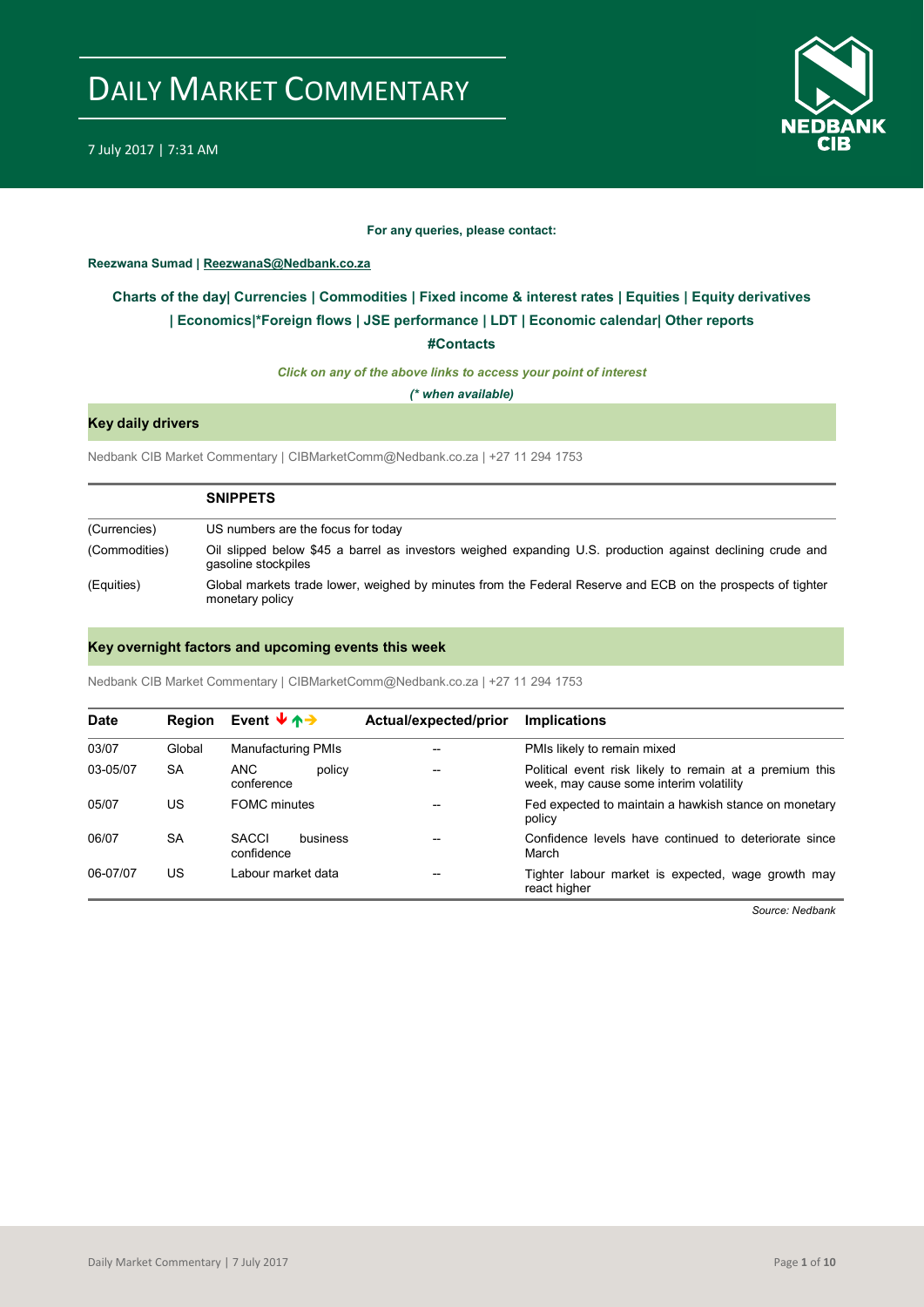

## <span id="page-1-0"></span>**Fixed income and interest rates [back to top](#page-0-0) back to top**

Bond flow sales |+2711 535 4021 | Corporate Money Markets | +2711 535 4007 | Business Bank Money Markets | +2711 535 4006

|                                 |               | Δ              | Δ                | Δ          | <b>Month</b> |
|---------------------------------|---------------|----------------|------------------|------------|--------------|
| <b>Bonds</b>                    | Last price    | 1 <sub>d</sub> | <b>MTD</b>       | <b>YTD</b> | trend        |
|                                 | %             | bps            | bps              | bps        |              |
| R203-0.2 yrs                    | 7.40          | $-1.90$        | 0.60             | $-29.90$   | ⇑            |
| R208-3.7 yrs                    | 7.88          | 0.05           | 13.55            | $-39.65$   | ⇮            |
| R186-9.5 yrs                    | 8.91          | $-0.15$        | 13.45            | $-0.25$    | ⇮            |
| R2048-30.6 yrs                  | 9.95          | 0.05           | 9.15             | 32.95      | ⇮            |
| <b>US 10 yr</b>                 | 2.38          | 1.52           | 7.74             | $-6.33$    | ♠            |
| <b>UK 10 yr</b>                 | 1.32          | 5.60           | 5.90             | 7.70       | ⇑            |
| German 10 yr                    | 0.56          | 9.20           | 9.60             | 35.40      | ⇑            |
| Japan 10 yr                     | 0.10          | $-0.70$        | 1.10             | 5.10       | ⇑            |
|                                 |               | Δ              | Δ                | Δ          | <b>Month</b> |
| <b>Money Market</b>             | Last price    | 1 <sub>d</sub> | <b>MTD</b>       | <b>YTD</b> | trend        |
|                                 | $\frac{0}{0}$ | bps            | bps              | bps        |              |
| SA repo rate                    | 7.00          | 0.00           | 0.00             | 0.00       | ⇨            |
| SA prime rate                   | 10.50         | 0.00           | 0.00             | 0.00       | ⇛            |
| SA CPI (MTD = previous month)   | 5.40          |                | 10.00            |            | ⇮            |
| SA 3m JIBAR                     | 7.34          | 0.00           | 0.00             | $-1.60$    | ⇨            |
| SA 3m NCD                       | 7.33          | 0.00           | 0.00             | $-5.00$    |              |
| SA 6m NCD                       | 7.83          | 0.00           | 2.50             | $-15.00$   | ⇮            |
| SA 12m NCD                      | 8.23          | 2.50           | 2.50             | $-22.50$   | ♠            |
| US 3m LIBOR                     | 1.30          | 0.09           | 0.38             | 30.51      | ⇮            |
| UK 3m LIBOR                     | 0.30          | 0.22           | $-0.31$          | $-6.30$    | ⊕            |
| Japan 3m LIBOR                  | 0.00          | 0.14           | 0.00             | 4.64       | ➾            |
| Source: Bloomberg & Nedbank CIB | Time          |                | 2017/07/07 07:23 |            |              |

| Month |                                  |                   | Δ              | Δ                | Δ          | <b>Month</b> |
|-------|----------------------------------|-------------------|----------------|------------------|------------|--------------|
| trend | <b>FRAs and Swaps</b>            | <b>Last price</b> | 1 <sub>d</sub> | <b>MTD</b>       | <b>YTD</b> | trend        |
|       |                                  | $\frac{0}{0}$     | bps            | bps              | bps        |              |
| ⇮     | 3X6 FRA                          | 7.20              | 0.00           | $-3.00$          | $-19.00$   | ⊕            |
| ✿     | 6X9 FRA                          | 7.12              | 0.00           | $-3.00$          | $-30.00$   | ⊕            |
| ⇮     | 9X12 FRA                         | 7.02              | 0.00           | $-3.00$          | $-43.00$   | ⊕            |
| ⇮     | <b>18X21 FRA</b>                 | 7.11              | 0.00           | 0.00             | $-42.00$   | ⇛            |
| ✿     | SA 2yr Swap                      | 7.13              | 0.00           | $-1.25$          | $-33.25$   | ⊕            |
| ⇮     | SA 3yr Swap                      | 7.23              | 0.00           | 1.15             | $-32.75$   | ⇮            |
| ✿     | SA 5yr Swap                      | 7.53              | 0.00           | 4.50             | $-28.60$   | ⇮            |
| ⇑     | SA 10yr Swap                     | 8.11              | 0.00           | 6.00             | $-22.10$   | ⇮            |
| Month | SA 15yr Sw ap                    | 8.32              | 0.00           | 6.00             | $-16.75$   | ⇑            |
| trend |                                  |                   | Δ              | $\Delta$         | Δ          | <b>Month</b> |
|       | <b>Spreads</b>                   | Last price        | 1 <sub>d</sub> | <b>MTD</b>       | <b>YTD</b> | trend        |
|       |                                  | $\frac{0}{0}$     | bps            | bps              | bps        |              |
| ⇛     | 2v10v                            | $-0.98$           | 0.00           | $-7.25$          | $-11.15$   | ⊕            |
| ✿     | 3v10v                            | $-0.88$           | 0.00           | $-4.85$          | $-10.65$   | ⊕            |
| ⇛     | R186-R203                        | 1.50              | 1.75           | 12.85            | 29.65      | ✿            |
| ⇛     | R2048-R186                       | 1.04              | 0.20           | $-4.30$          | 33.20      | ⊕            |
| ✿     | 5y-R186                          | $-1.38$           | 0.15           | $-8.95$          | $-28.35$   | ⊕            |
| ✿     | 10y-R186                         | $-0.80$           | 0.15           | $-7.45$          | $-21.85$   | ⊕            |
| ✿     | 15y-R186                         | $-0.59$           | 0.15           | $-7.45$          | $-16.50$   | ⊕            |
| ⊕     | SA 5yr CDS spread - basis points | 213.50            | 0.00           | 14.00            | $-1.50$    | ⇮            |
| ⇛     | Source: Bloomberg & Nedbank CIB  | Time              |                | 2017/07/07 07:23 |            |              |

### **US 10 year yield**

### **SA 10 year yield**



*Source: Bloomberg, Nedbank*

*Source: Bloomberg, Nedbank*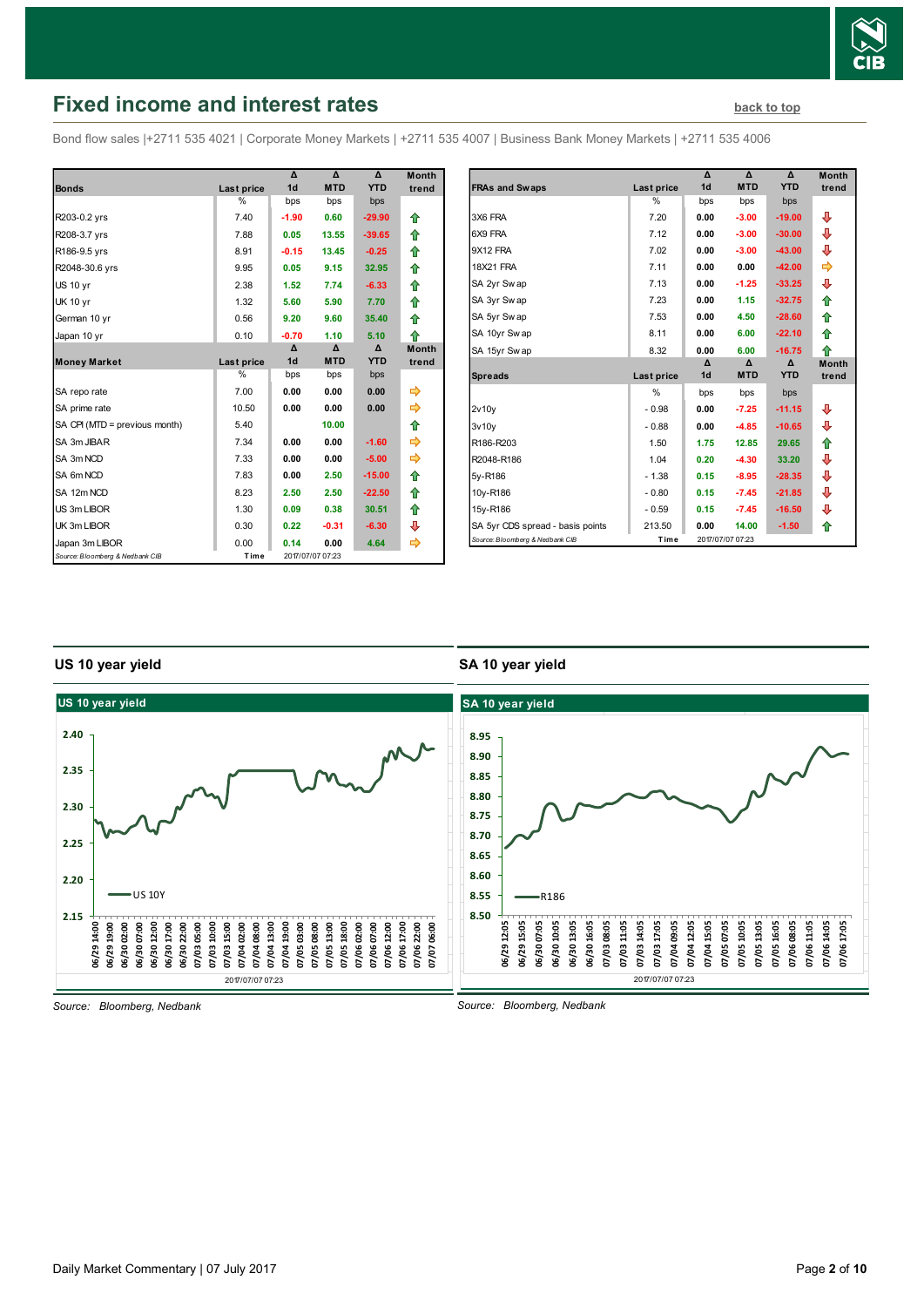

## <span id="page-2-0"></span>**Currencies [back to top](#page-0-0)**

Business Banking FX | +27 11 535 4003 | Corporate FX | +2711 535 4002 | Institutional FX | +2711 535 4005

- A mixed day yesterday as we initially saw some local selling interest pushing the rand towards the 13.3500 level but this was soon absorbed by the market and we started to gradually ticking higher
- This continued for most of the day a gradual grind higher just pushing through the 13.5000 level, 13.5075 being the high print and then as by magic the bids disappeared and we were soon back around the 13.40/42 area. From there on the range for the rest of the day and through New York was limited to 13.4000-13.4600 closing the day at 13.4400. This morning we start around the 13.4300 level and would expect the 13.3500- 13.5000 range to continue as we head to this afternoons US payrolls and as always keeping an eye on any local political headlines.
- Barring the Eur the rest of the FX world drifted along quietly, The Eur out of nowhere seemed to find some strength and pushed up back through the 1.1400 level and this morning we find it trading around the 1.1415 level.
- As mention the focus point of today will be US nfp but before we get there we have German industrial production, some French numbers and then UK Industrial Production and Trade numbers
- Possible trading range in the rand today ahead of US numbers 13.3300-13.5300



*\*Please note that the sign on the % change reflects the change on the headline number. The narrative indicates the trend direction over the month. For trade in any of these currencies, contact our FX dealing desks*



### **EUR/USD**



*Source: Bloomberg, Nedbank*

*Source: Bloomberg, Nedbank*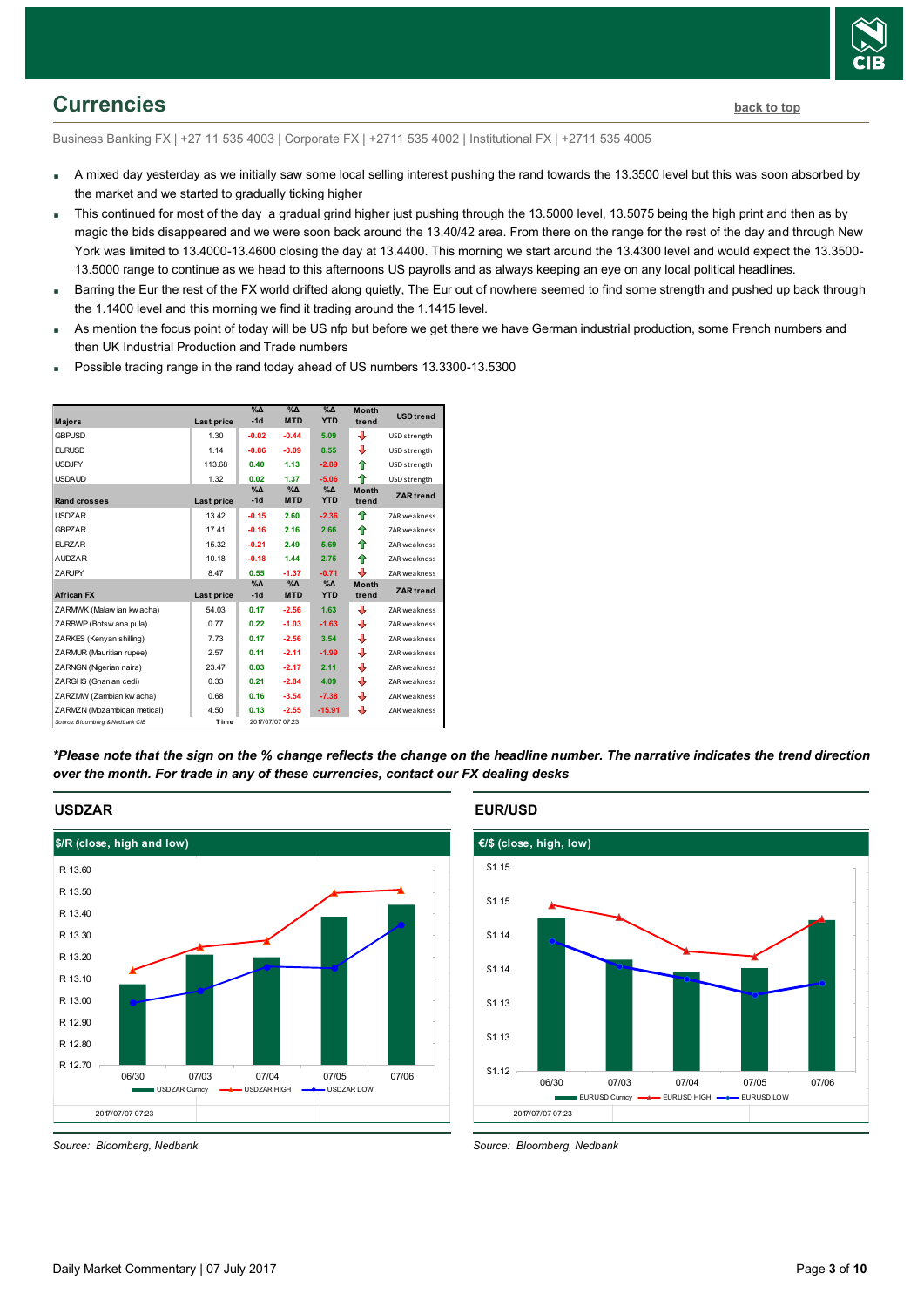## <span id="page-3-0"></span>**Commodities [back to top](#page-0-0)**

Nedbank CIB Market Commentary | CIBMarketComm@Nedbank.co.za | +27 11 294 1753| +27 11 535 4038

- Oil slipped below \$45 a barrel as investors weighed expanding U.S. production against declining crude and gasoline stockpiles. Futures dropped 1.9%, erasing Thursday's 0.9% gain.
- Silver led a drop in precious metals while gold was poised for its fourth weekly decline in five as rising bond yields pressured non-interest bearing assets. Gold fell 0.4% at \$1,219.88 an ounce; down 1.7% this week.
- Platinum fell  $0.6\%$ , while palladium rose 0.2% to pare its fourth weekly decline.
- Copper heads for first weekly fall in three as BHPs employment deal with Chilean miners eases the prospect of further global disruption, after a week that's seen big increases in global stockpiles.

| <b>Commodities</b>              | Last price | $\%$ $\Delta$<br>$-1d$ | $\%$ $\Delta$<br><b>MTD</b> | $\%$ $\Delta$<br><b>YTD</b> | <b>Month</b><br>trend |
|---------------------------------|------------|------------------------|-----------------------------|-----------------------------|-----------------------|
| Brent near future (\$)          | 47.52      | $-1.23$                | $-0.83$                     | $-16.37$                    | ⊕                     |
| WTI crude (\$)                  | 44.93      | $-1.30$                | $-2.41$                     | $-16.36$                    | л                     |
| Gold spot (\$)                  | 1 220.52   | $-0.38$                | $-1.70$                     | 6.36                        | л                     |
| Platinum spot (\$)              | 906.47     | $-0.53$                | $-2.10$                     | 0.37                        | ⊕                     |
| SA w hite maize spot (R)        | 1826.00    | 0.61                   | 6.60                        | $-48.45$                    |                       |
| Source: Bloomberg & Nedbank CIB | Time       |                        | 2017/07/07 07:23            |                             |                       |

### **SA white maize**



*Source: Bloomberg, Nedbank*

### 2017/07/07 07:23 **Platinum vs. Gold** \$901 \$906 \$911 \$916 \$921 \$926 \$931 **\$1 218 \$1 223 \$1 228 \$1 233 \$1 238 \$1 243 \$1 248 06/29 18:00 06/30 00:00 06/30 06:00 06/30 12:00 06/30 18:00 07/03 00:00 07/03 06:00 07/03 12:00 07/03 18:00 07/04 00:00 07/04 06:00 07/04 12:00 07/04 18:00 07/05 00:00 07/05 06:00 07/05 12:00 07/05 18:00 07/06 00:00 07/06 06:00 07/06 12:00 07/06 18:00 07/07 00:00 07/07 06:00 GOLD PLATINUM**

*Source: Bloomberg, Nedbank*

**Platinum vs Gold**

**Brent Crude vs West Texas Intermediate**



*Source: Bloomberg, Nedbank*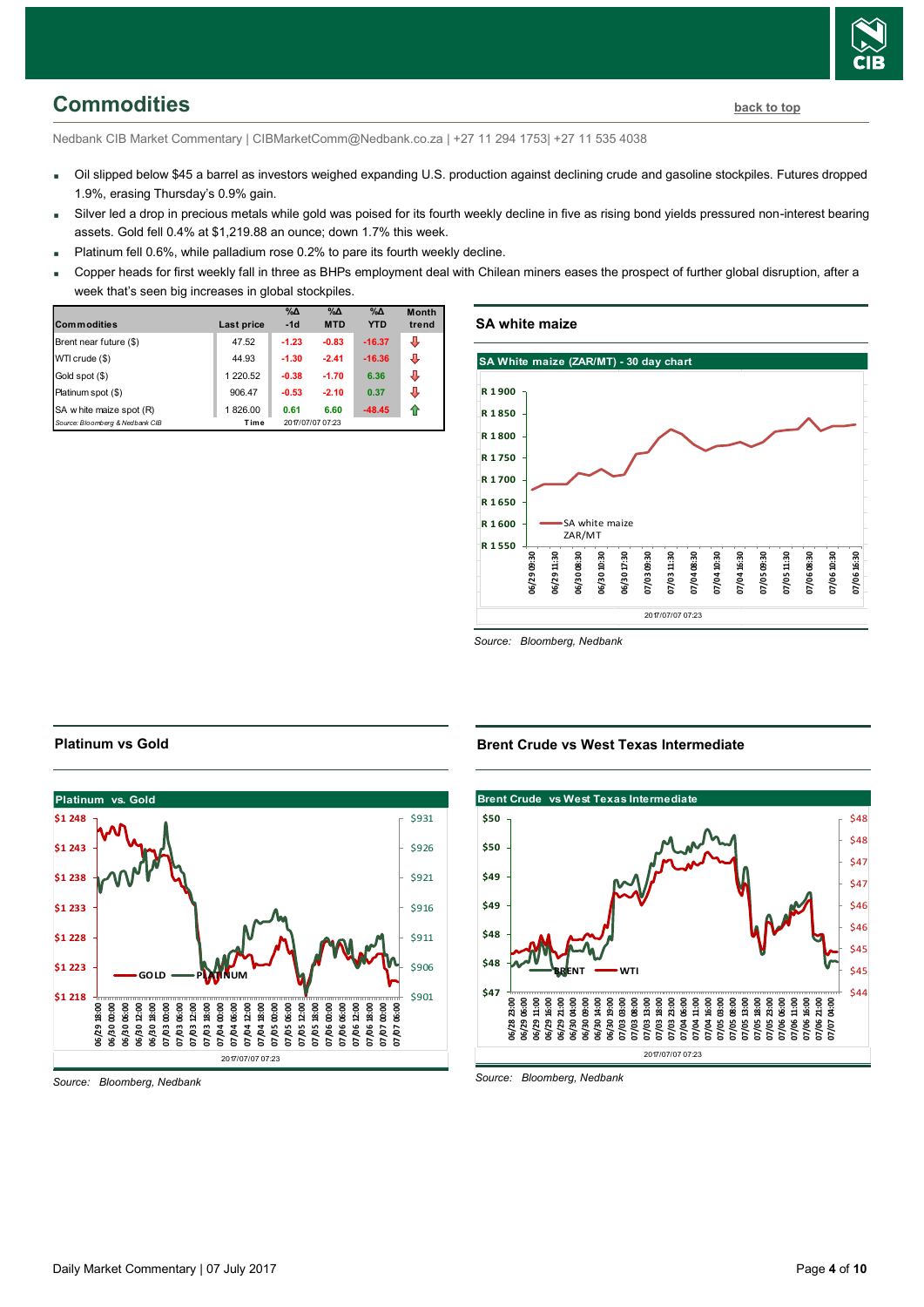## <span id="page-4-0"></span>**Equities [back to top](#page-0-0)**

Cash equities | +2711 535 4030/31

### **South Africa**

 The Top40 spent most of the day in negative territory, tracking European markets lower, losing 0.52% to close at 46000.80. Richemont and Mondi Plc were the biggest losers on the Top40, falling 2.27% and 2.4% respectively, while Naspers dipped 1.41%. General Financials performed well, with the index adding 0.89%, while mining stocks were mixed. Volumes were again below average, with the value traded at the close a meagre R16.7 billion with the ZAR trading at 13.44 vs the dollar.

### **UK/Europe**

 European markets lower on Thursday, weighed by minutes from the Federal Reserve and the ECB on concerns that the loose monetary policy may come to an end. Banking stocks across Europe outperformed, with the likes of Barclays, UniCredit SpA and Commerzbank all adding between 1% - 2%, after bond yields advanced on the prospect of tighter monetary policy. In London, household goods giant, Reckitt Benckiser fell 1.5%, after warning of falling revenues following last month's global cyber-attack, which caused production difficulties in some factories. Associated British Foods PLC added 2.5% following a strong performance in its Primark fashion retail chain. The DAX fell 0.28%, the CAC40 lost 0.53% and the FTSE100 declined 0.75%.

### **USA**

 US markets closed weaker last night with the Nasdaq and S&P500 closing at their lowest levels in more than a month. ADP payroll data came in weaker than expected, with private sector employment climbing by 158000 jobs versus an expected 185000 jobs. Telecom and real estate stocks weighed on the S&P500, while tech stocks dragged the Nasdaq lower. Amongst some of the bigger losers were, General Electric, which lost 3.8%after the European Un[ion's antitrust watchdog](http://www.marketwatch.com/story/ge-canon-merck-kgaa-accused-of-antitrust-moves-2017-07-06) said GE may have misled regulators when the EU was reviewing its \$1.65 billion deal with LM Wind Power and Tesla Inc, which fell 5.58% their Model 5 failed to receive a top safety award from the Insurance Institute for Highway Safety. The Dow lost 0.74%, the S&P500 fell 0.94% and the Nasdaq slipped 1%.

### **Asia**

 Asian markets are taking their cue from the overnight close in the US and are trading weaker. In Japan, major exporters are weaker, despite a weaker yen, while automakers were slightly firmer. Chinese and Hong Kong stocks were dragged lower by a selloff in large cap stocks on concerns about a deleveraging related liquidity crunch. In Australia, banking stocks lead the declines, with oil stocks also lower despite a modest gain in oil prices over night. Major miners are firmer, with BHP Billiton and Rio Tinto adding .091% and 0.8% respectively.

| <b>Developed Markets</b>        | Last price | $\%$ $\Delta$<br>$-1d$ | $\%$ $\Delta$<br><b>MTD</b> | $\%$ $\Delta$<br><b>YTD</b> | <b>Month</b><br>trend |
|---------------------------------|------------|------------------------|-----------------------------|-----------------------------|-----------------------|
| Dow Jones                       | 21 320.04  | $-0.74$                | $-0.14$                     | 7.88                        | ⊕                     |
| Nasdag                          | 6 089.46   | $-1.00$                | $-0.83$                     | 13.12                       | J                     |
| S&P 500                         | 2 409.75   | $-0.94$                | $-0.56$                     | 7.63                        | ⊕                     |
| DJ Eurostoxx 50                 | 3462.06    | $-0.47$                | 0.59                        | 5.21                        | ⇑                     |
| <b>DAX</b>                      | 12 381.25  | $-0.58$                | 0.46                        | 7.84                        | ⇮                     |
| CAC                             | 5 152.40   | $-0.53$                | 0.62                        | 5.97                        | ♠                     |
| <b>FTSE</b>                     | 7 337 28   | $-0.41$                | 0.34                        | 2.72                        | ⇑                     |
| ASX200                          | 5708.60    | $-0.87$                | $-0.23$                     | 0.76                        | ⊕                     |
| Nikkei 225                      | 19 899.28  | $-0.47$                | $-0.67$                     | 4.11                        | ⊕                     |
| <b>MSCI World</b>               | 1 909.01   | $-0.59$                | $-0.39$                     | 9.01                        | J                     |
|                                 |            | %Δ                     | %Д                          | $\%$ $\Delta$<br><b>YTD</b> | <b>Month</b>          |
| <b>Emerging Markets</b>         | Last price | $-1d$                  | <b>MTD</b>                  |                             | trend                 |
| Hang Seng                       | 25 371 75  | $-0.37$                | $-1.52$                     | 15.32                       | ⊕                     |
| Shanghai                        | 3 204.79   | $-0.24$                | 0.39                        | 3.26                        | ⇮                     |
| Brazil Bovespa                  | 62 470.33  | $-1.08$                | $-0.68$                     | 3.72                        | ⊕                     |
| India - NSE                     | 31 327 23  | $-0.13$                | 1.31                        | 17.65                       | ⇑                     |
| Russia Micex                    | 1923.22    | 0.10                   | 2.33                        | $-13.86$                    | ⇑                     |
| <b>MSCI Emerging</b>            | 1 006.16   | $-0.37$                | $-0.46$                     | 16.69                       | ⊕                     |
|                                 |            | %Δ                     | %Д                          | %Δ                          | <b>Month</b>          |
| <b>SA Indices</b>               | Last price | $-1d$                  | <b>MTD</b>                  | <b>YTD</b>                  | trend                 |
| <b>JSE All Share</b>            | 52 285.08  | $-0.38$                | 1.31                        | 3.22                        | ♠                     |
| Top 40                          | 46 000.77  | $-0.52$                | 1.27                        | 4.78                        | ⇑                     |
| Resi 10                         | 31 686.66  | $-0.12$                | 4.62                        | $-1.32$                     | ⇮                     |
| Indi 25                         | 70 584.68  | $-0.86$                | 0.10                        | 9.80                        | ⇮                     |
| Fini 15                         | 14 663.40  | 0.14                   | 1.34                        | $-2.75$                     | ♠                     |
| Source: Bloomberg & Nedbank CIB | Time       |                        | 2017/07/07 07:23            |                             |                       |

### **Short-term performance of SA equity indices**



<span id="page-4-1"></span>*Source: Bloomberg, Nedbank*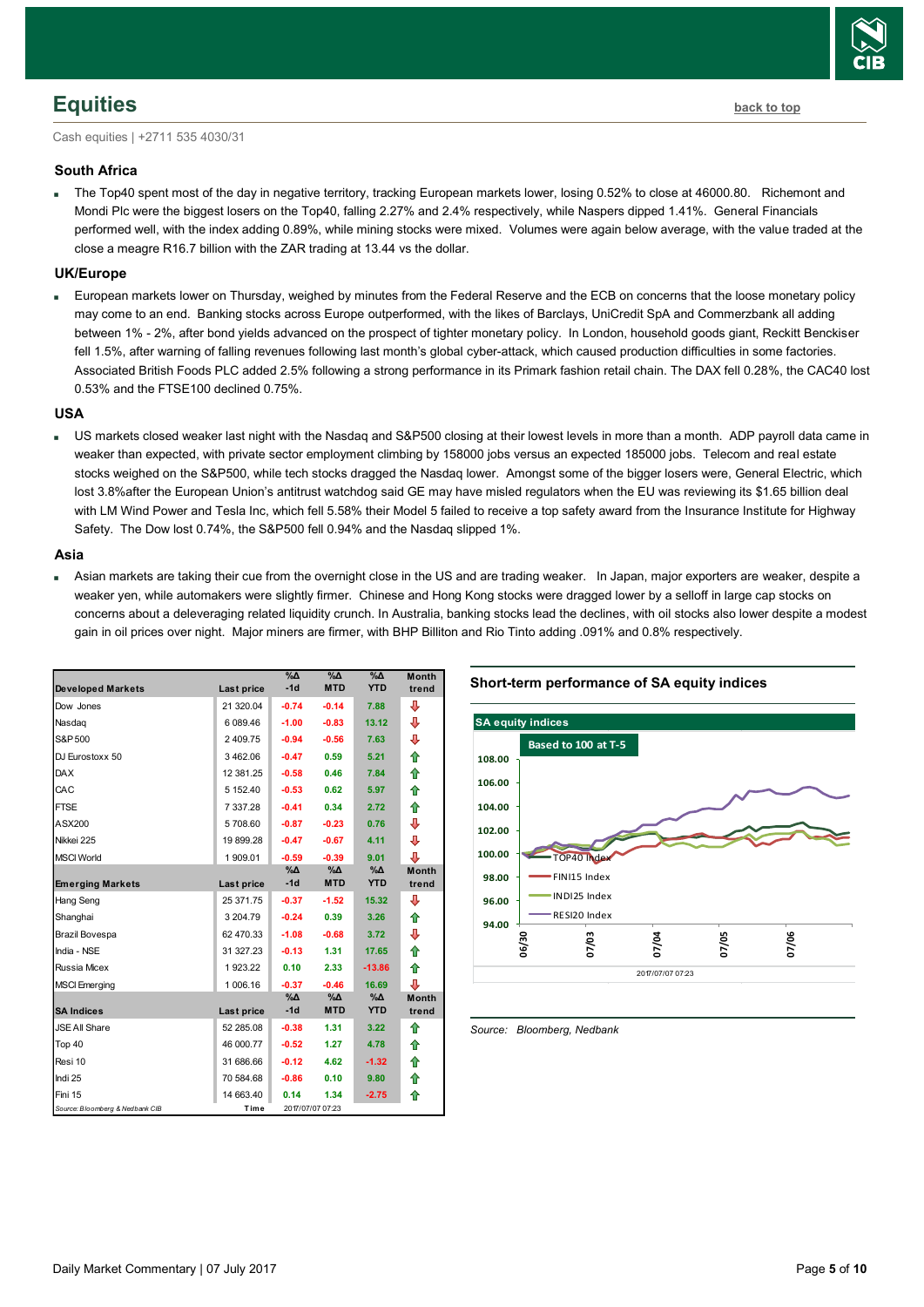# <span id="page-5-0"></span>**Last day to trade back to the contract of the contract of the contract of the contract of the contract of the contract of the contract of the contract of the contract of the contract of the contract of the contract of t**

Susan Correia [| Scorreia@Nedbankcapital.co.za](mailto:Scorreia@Nedbankcapital.co.za) | +27 11 295 8227

| Share code   | Share name                        | Dividend / interest rate                                                              |
|--------------|-----------------------------------|---------------------------------------------------------------------------------------|
| 11 July 2017 |                                   |                                                                                       |
| APF          | Accelerate Property Fund Ltd      | dividend $@$ 28.80469cps                                                              |
| <b>NEP</b>   | New Europe Inv PLC                | Merger - distribution in specie of NewCo shares 1: 1 as return of Capital or as a div |
| <b>OMN</b>   | Omnia Holdings Ltd                | dividend $@$ 180cps                                                                   |
| ROC          | Rockcastle Global Real Estate Ltd | Merger 1 NewCo: 4.7 ROC                                                               |
| SNU          | Sentula Mining Ltd                | Name change to Unicorn Capital Partners Ltd (UCP)                                     |

*Source: JSE*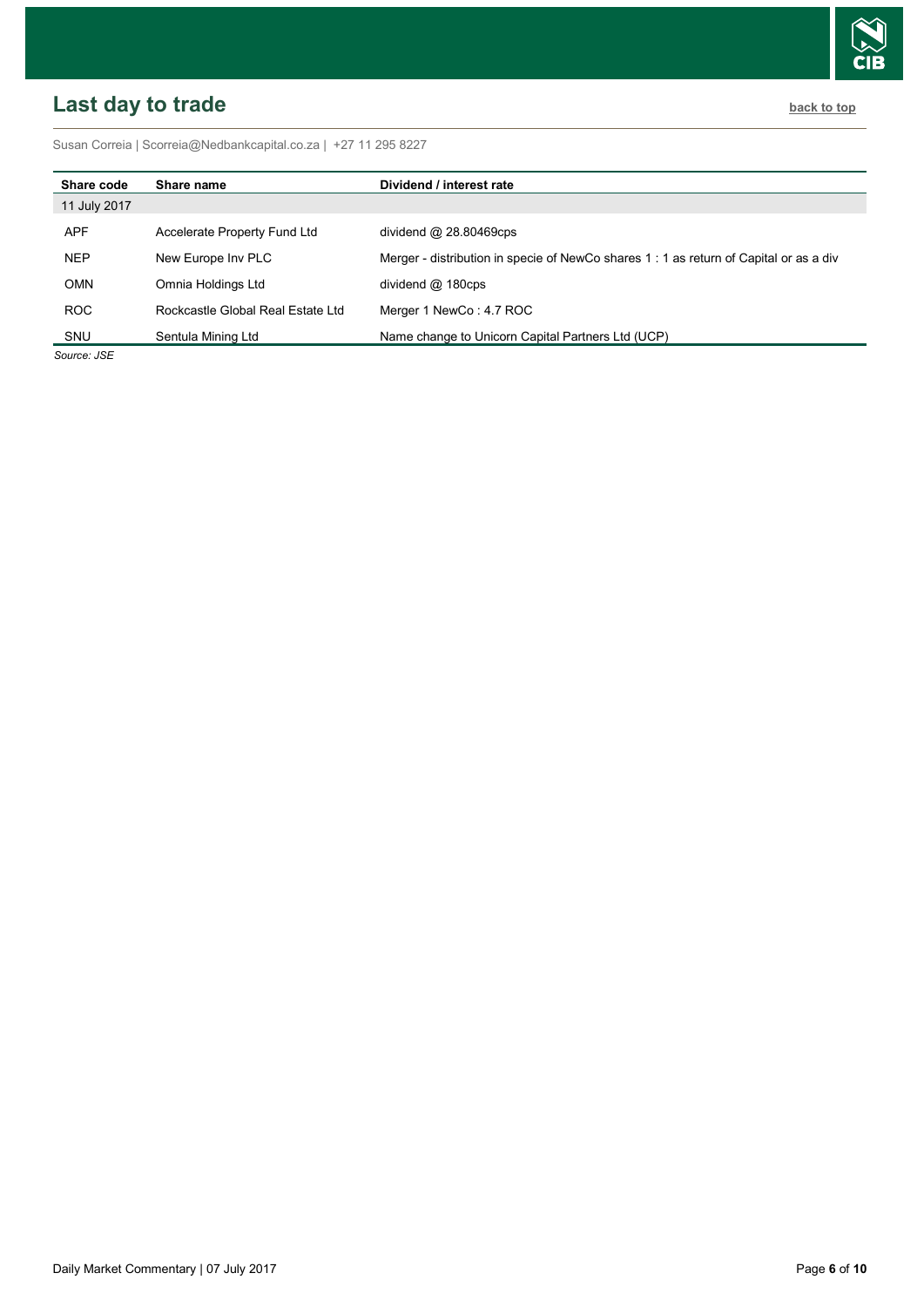## **JSE performance [back to top](#page-0-0) back to top**

Nedbank CIB Market Commentary | CIBMarketComm@Nedbank.co.za | +27 11 294 1753

| <b>Top40 constituents</b>               | <b>Last price</b> | %Δ<br>-1d         | %Δ<br><b>MTD</b> | %Δ<br><b>YTD</b> | Month<br>trend |
|-----------------------------------------|-------------------|-------------------|------------------|------------------|----------------|
| AGL: Anglo American Plc                 | 182.98            | $-0.28$           | 4.25             | $-6.21$          | ⇧              |
| ANG: Anglogold Ashanti Ltd              | 132.30            | 0.78              | 3.36             | $-13.29$         | ⇑              |
| APN: Aspen Pharmacare Holdings Lt       | 293.66            | $-1.40$           | 2.28             | 3.55             | Æ              |
| <b>BGA: Barclays Africa Group Ltd</b>   | 142.38            | $-0.97$           | $-0.95$          | $-15.60$         | ⊕              |
| BID: Bid Corp Ltd                       | 319.00            | 0.74              | 6.61             | 30.12            | ⇑              |
| BIL: Bhp Billiton Plc                   | 215.55            | 0.96              | 7.96             | $-1.43$          | ⇑              |
| BTI: British American Tobacco Plc       | 901.46            | $-1.46$           | 0.90             | 15.78            | Æ              |
| <b>BVT: Bidvest Group Ltd</b>           | 159.80            | 1.94              | 1.41             | $-11.83$         | ⇮              |
| CFR : Financiere Richemont-Dep Rec      | 107.55            | $-2.27$           | $-0.57$          | 18.53            | ⊕              |
| CPI: Capitec Bank Holdings Ltd          | 796.00            | 0.09              | $-4.10$          | 14.53            | ⊕              |
| DSY: Discovery Ltd                      | 129.90            | 1.00 <sub>1</sub> | 1.55             | 13.45            | Æ              |
| FFA: Fortress Income Fund Ltd-A         | 17.03             | $-0.58$           | $-0.76$          | 2.78             | ⊕              |
| FFB: Fortress Income Fund Ltd           | 35.64             | 0.93              | 2.71             | 10.24            | ⇑              |
| <b>FSR: Firstrand Ltd</b>               | 48.80             | 1.24              | 3.50             | $-8.22$          | ⇑              |
| GFI: Gold Fields Ltd                    | 47.01             | 0.84              | 4.63             | 7.85             | ⇑              |
| <b>GRT: Grow thpoint Properties Ltd</b> | 24.50             | $-0.41$           | 0.08             | $-5.37$          | ⇮              |
| INL: Investec Ltd                       | 98.66             | 0.66              | 2.24             | 8.72             | ⇑              |
| INP: Investec Plc                       | 99.54             | 0.85              | 2.30             | 9.69             | ⇑              |
| <b>ITU:</b> Intu Properties Plc         | 46.29             | $-0.06$           | 1.14             | $-1.47$          | ⇑              |
| LHC: Life Healthcare Group Holdin       | 25.40             | $-0.35$           | $-0.97$          | $-16.26$         | ⊕              |
| MEI: Mediclinic International Plc       | 128.04            | 0.03 <sub>1</sub> | 1.19             | $-1.51$          | ⇑              |
| MND: Mondi Ltd                          | 342.79            | $-1.78$           | 1.09             | 22.43            | ⇑              |
| MNP: Mondi Plc                          | 344.00            | $-2.43$           | 0.98             | 23.42            | Æ              |
| MRP: Mr Price Group Ltd                 | 155.75            | 0.54              | $-0.16$          | $-2.38$          | ⊕              |
| MTN: Mtn Group Ltd                      | 117.50            | $-0.03$           | 2.98             | $-6.87$          | ⇑              |
| NED: Nedbank Group Ltd                  | 209.92            | 0.43              | 0.54             | $-11.85$         | ≏              |
| NPN: Naspers Ltd-N Shs                  | 2 494.00          | $-1.41$           | $-2.00$          | 23.83            | ⊕              |
| NTC: Netcare Ltd                        | 25.45             | 2.09              | $-1.09$          | $-20.07$         | ⊕              |
| OML: Old Mutual Plc                     | 33.20             | $-0.12$           | 1.47             | $-3.60$          | t              |
| RDF: Redefine Properties Ltd            | 10.49             | $-0.57$           | $-0.29$          | $-6.26$          | J              |
| REI: Reinet Investments Sa-Dr           | 29.48             | $-1.73$           | 0.00             | 10.00            | ⇨              |
| REM: Remgro Ltd                         | 215.23            | 0.06              | 0.83             | $-3.51$          | ⇧              |
| RMH: Rmb Holdings Ltd                   | 60.00             | 1.11              | 2.13             | -9.64            | ⇑              |
| SAP: Sappi Limited                      | 91.11             | 0.40              | 4.62             | 1.29             | ⇧              |
| SBK: Standard Bank Group Ltd            | 146.11            | -0.37             | 1.44             | $-3.72$          | ⇮              |
| SHP: Shoprite Holdings Ltd              | 196.24            | $-0.23$           | $-1.57$          | 14.45            | ⊕              |
| SLM: Sanlam Ltd                         | 67.10             | 0.90              | 3.55             | 6.68             | Ħ              |
| SNH: Steinhoff International H Nv       | 69.10             | $-0.03$           | 3.06             | $-3.06$          | ✿              |
| SOL: Sasol Ltd                          | 372.88            | $-0.63$           | 1.74             | $-6.52$          | ⇧              |
| TBS: Tiger Brands Ltd                   | 377.95            | 0.69              | 2.73             | $-5.00$          | ⇧              |
| TRU: Truw orths International Ltd       | 70.43             | $-0.16$           | $-1.50$          | $-11.60$         | ⊕              |
| VOD: Vodacom Group Ltd                  | 166.80            | 0.25              | 1.54             | 9.45             | ⇧              |
| WHL: Woolw orths Holdings Ltd           | 62.29             | 0.06              | 1.04             | $-12.29$         | ⇑              |
| Source: Bloomberg & Nedbank CIB         | Time              |                   | 2017/07/07 07:23 |                  |                |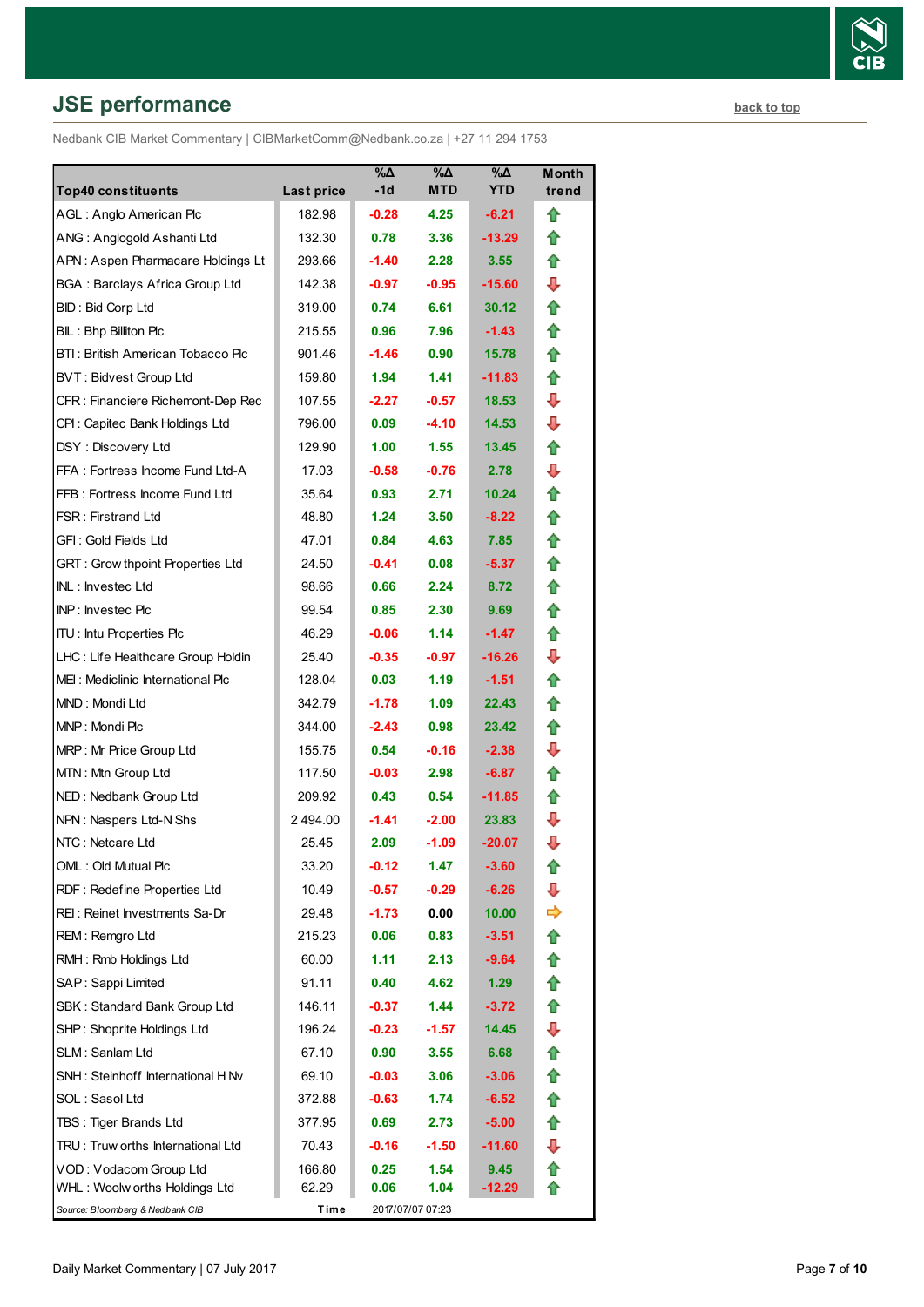

<span id="page-7-0"></span>Nedbank CIB Market Commentary | CIBMarketComm@Nedbank.co.za | +27 11 294 1753

|                   | <b>Country Event</b> |                                      | Period        | <b>Survey</b>            | <b>Actual</b>                | Prior            | <b>Revised</b> |
|-------------------|----------------------|--------------------------------------|---------------|--------------------------|------------------------------|------------------|----------------|
| 06-July           |                      |                                      |               |                          |                              |                  |                |
| 08:00 AM          | <b>GE</b>            | Factory Orders WDA YoY               | <b>MAY</b>    | 4.5%                     | 3.7%                         | 3.5%             | 3.3%           |
| 11:30 AM          | <b>SA</b>            | <b>SACCI Business Confidence</b>     | <b>JUN</b>    | $\blacksquare$           | 94.9                         | 93.2             |                |
| 01:00 PM          | US                   | <b>MBA Mortgage Applications</b>     | <b>JUN 30</b> | $\overline{\phantom{a}}$ | 1.40%                        | $-6.20%$         |                |
| 02:15 PM          | <b>US</b>            | ADP Employment Change                | <b>JUN</b>    | 188k                     | 158k                         | 253k             | 230k           |
| 02:30 PM          | <b>US</b>            | <b>Continuing Claims</b>             |               | 1940k                    | 1956k                        | 1948k            |                |
| 02:30 PM          | US                   | Initial Jobless Claims               |               | 243k                     | 248k                         | 244k             |                |
| 02:30 PM          | US                   | <b>Trade Balance</b>                 | <b>MAY</b>    | USD-46.3b                | USD-46.5b USD-47.6b          |                  |                |
| 03:45 PM          | <b>US</b>            | Markit US Services PMI               | <b>JUNF</b>   | 53.0                     | 54.2                         | 54.2             |                |
| 07-July           |                      |                                      |               |                          |                              |                  |                |
| 12:00 AM          | CH                   | Foreign Reserves                     | <b>JUN</b>    | <b>USD 3061b</b>         | <b>USD 3054b</b>             | <b>USD 3054b</b> |                |
| 07:00 AM          | JN                   | Leading Index CI                     | MAY P         | 104.5                    | 104.7                        | 104.2            |                |
| 08:00 AM          | GE                   | Industrial Production WDA YoY        | <b>MAY</b>    | 4.00%                    | $\overline{\phantom{a}}$     | 2.90%            |                |
| 08:00 AM          | <b>SA</b>            | <b>Gross Reserves</b>                | <b>JUN</b>    | <b>USD 47.3b</b>         | $\blacksquare$               | <b>USD 47.2b</b> |                |
| 08:00 AM          | <b>SA</b>            | <b>Net Reserves</b>                  | <b>JUN</b>    | <b>USD 42.0b</b>         |                              | <b>USD 42.0b</b> |                |
| 10:30 AM          | UK                   | <b>Industrial Production YoY</b>     | <b>MAY</b>    | 0.20%                    | $\overline{\phantom{a}}$     | $-0.80%$         |                |
| 10:30 AM          | UK                   | Manufacturing Production YoY         | <b>MAY</b>    | 1.00%                    |                              | $0.00\%$         |                |
| 10:30 AM          | UK                   | <b>Trade Balance</b>                 | <b>MAY</b>    | GBP-2500m                |                              | - GBP-2050m      |                |
| 02:00 PM          | UK                   | NIESR GDP Estimate                   | <b>JUN</b>    |                          | $\qquad \qquad \blacksquare$ | 0.20%            |                |
| 02:30 PM          | US                   | Average Hourly Earnings YoY          | <b>JUN</b>    | 2.6%                     | $\overline{\phantom{0}}$     | 2.5%             |                |
| 02:30 PM          | US                   | Change in Nonfarm Payrolls           | <b>JUN</b>    | 178k                     | $\overline{\phantom{0}}$     | 138k             |                |
| 02:30 PM          | US                   | Labor Force Participation Rate       | JUN           | 62.7%                    | $\overline{\phantom{0}}$     | 62.7%            |                |
| 02:30 PM          | <b>US</b>            | Unemployment Rate                    | <b>JUN</b>    | 4.3%                     |                              | 4.3%             |                |
| 10-July           |                      |                                      |               |                          |                              |                  |                |
| 01:50 AM          | <b>JN</b>            | Machine Orders YoY                   | <b>MAY</b>    | 7.50%                    |                              | 2.70%            |                |
| 01:50 AM          | <b>JN</b>            | BoP Current Account Adjusted         | <b>MAY</b>    | JPY 1629b                | $\overline{\phantom{0}}$     | <b>JPY 1807b</b> |                |
| 01:50 AM          | JN                   | Trade Balance BoP Basis              | <b>MAY</b>    | JPY -40b                 | $\overline{\phantom{0}}$     | JPY 554b         |                |
| 03:30 AM          | CH                   | CPI YoY                              | JUN           | 1.60%                    |                              | 1.50%            |                |
| 03:30 AM          | CH                   | PPI YoY                              | <b>JUN</b>    | 5.50%                    |                              | 5.50%            |                |
| 08:00 AM          | GE                   | <b>Current Account Balance</b>       | <b>MAY</b>    | EUR 0.0b                 | $\overline{\phantom{0}}$     | <b>EUR 15.1b</b> |                |
| 08:00 AM          | GE                   | Exports SA MoM                       | <b>MAY</b>    | 0.30%                    | $\overline{\phantom{a}}$     | 0.90%            |                |
| 08:00 AM          | GE                   | Imports SA MoM                       | <b>MAY</b>    | 0.40%                    |                              | 1.20%            |                |
| 08:00 AM          | <b>GE</b>            | <b>Trade Balance</b>                 | <b>MAY</b>    | <b>EUR 18.3b</b>         |                              | <b>EUR 18.1b</b> |                |
| 10:30 AM          | EC                   | Sentix Investor Confidence           | JUL           | 28.2                     |                              | 28.4             |                |
| 04:00 PM          | <b>US</b>            | Labor Market Conditions Index Change | <b>JUN</b>    |                          |                              | 2.3              |                |
| 09:00 PM          | <b>US</b>            | Consumer Credit                      | <b>MAY</b>    | <b>USD 13.0b</b>         |                              | <b>USD 8.2b</b>  |                |
| Source: Bloomberg |                      | 2017/07/07 07:22                     |               |                          |                              |                  |                |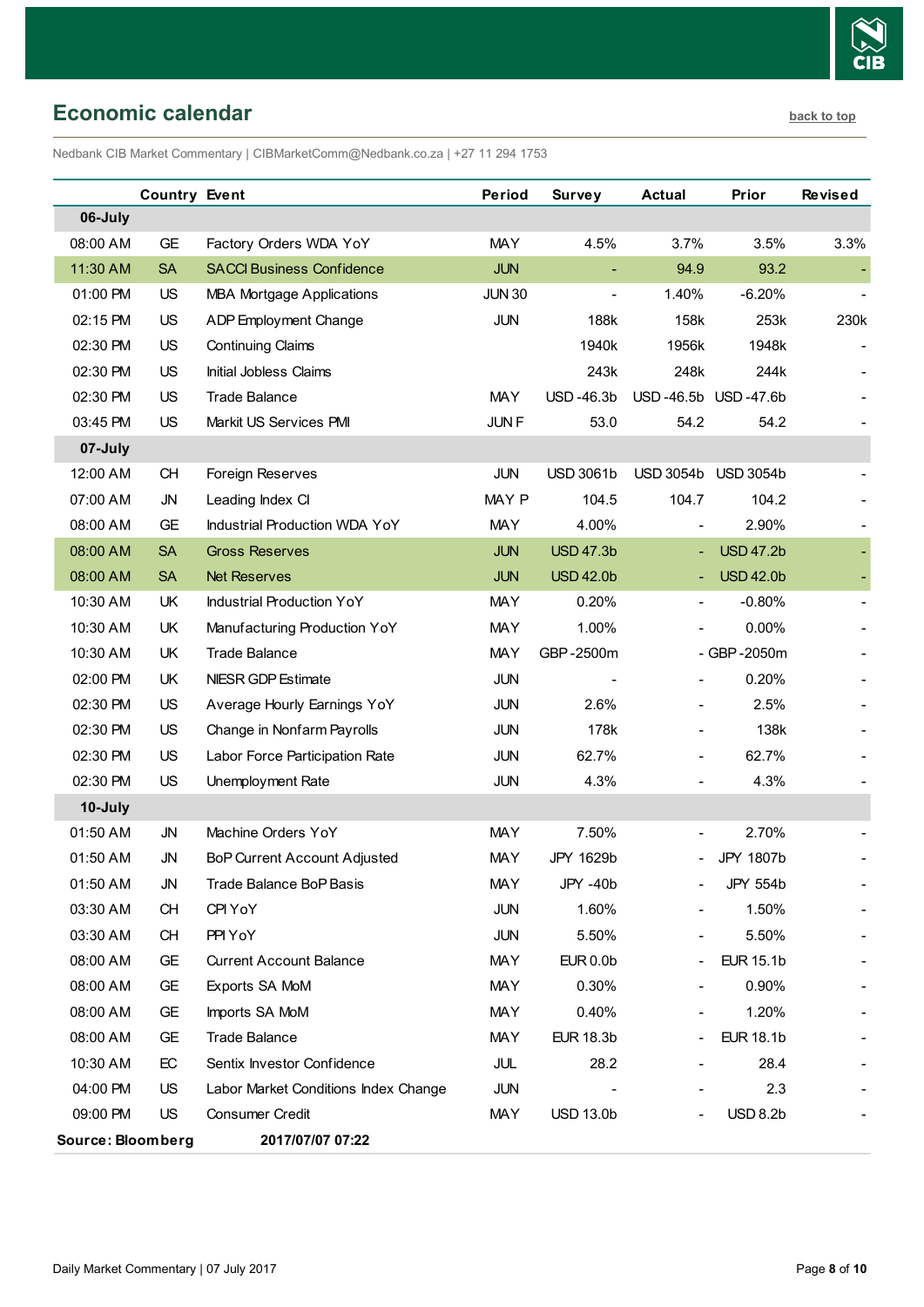

## <span id="page-8-0"></span>**Contacts**

**Treasury: Economic Analyst Reezwana Sumad** (011) 294 1753

**ALM Portfolio Management** (011) 535 4042

**Equities Sales and Distribution** (011) 535 4030/31

**Forex Institutional Sales Desk** (011) 535 4005

**Interest Rate Swaps & FRA's Trading** (011) 535 4004

**Money Market Institutional Sales Desk** (011) 535 4008

**Bond Trading** (011) 535 4021

**Forex Business Banking Sales Desk** (011) 535 4003

**Forex Retail Sales Desk** (011) 535 4020

**Money Market Business Banking Sales Desk** (011) 535 4006

**Non Soft & Soft Commodities Trading** (011) 535 4038

**Credit Derivatives**  (011) 535 4047

**Forex Corporate Sales Desk** JHB (011) 535 4002; DBN (031) 327 3000; CTN (021) 413 9300

**Inflation Trading** (011) 535 4026

**Money Market Corporate Sales Desk** JHB (011) 535 4007; DBN (031) 327 3000; CTN (021) 413 9300

**Preference shares desk** (011) 535 4072